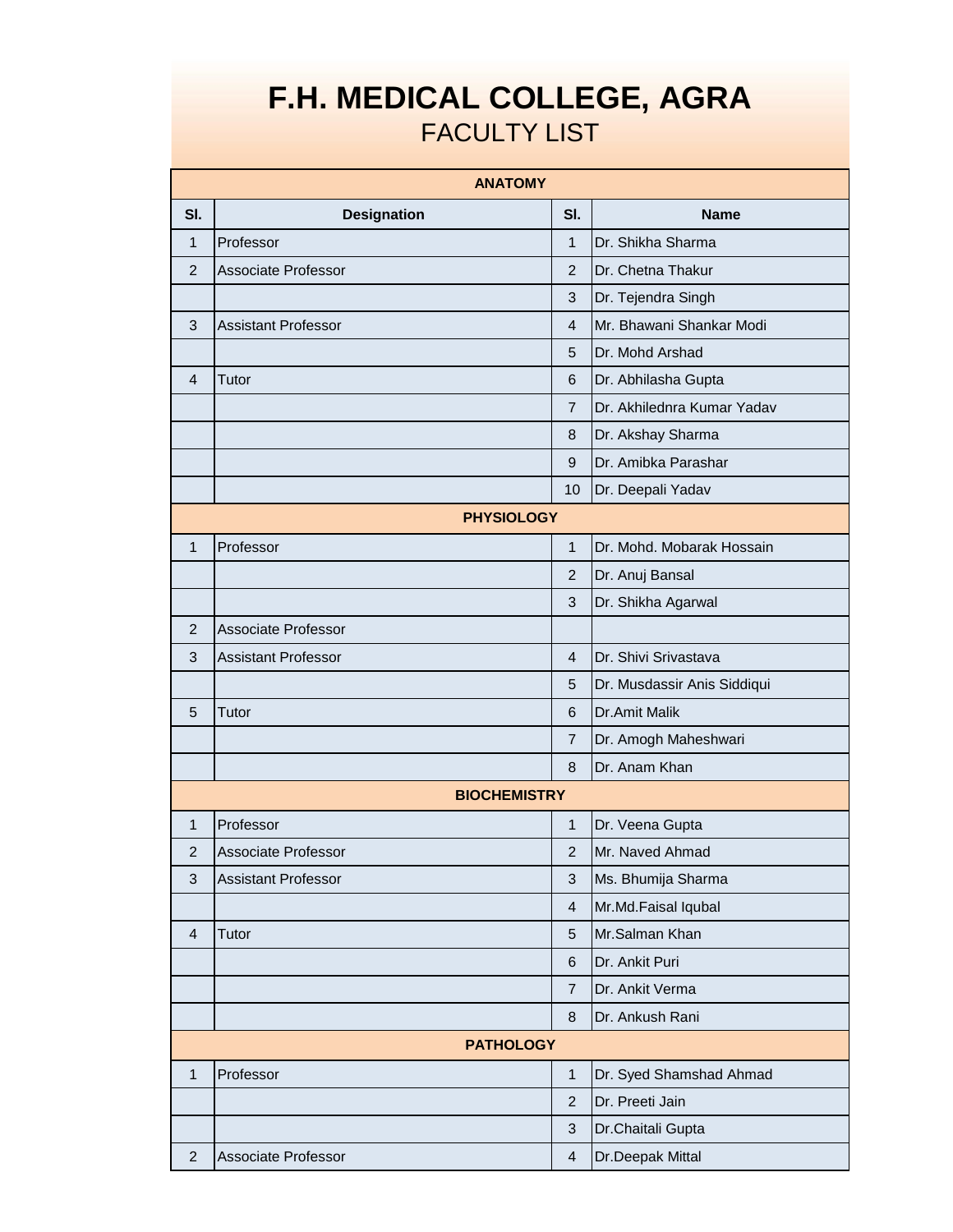| SI.                      | <b>Designation</b>         | SI.              | <b>Name</b>               |  |
|--------------------------|----------------------------|------------------|---------------------------|--|
|                          |                            | 5                | Dr.Meenakshi Pathak       |  |
| 3                        | <b>Assistant Professor</b> | 6                | Dr.Nimisha Gupta          |  |
|                          |                            | $\overline{7}$   | Dr.Farhana                |  |
|                          |                            | 8                | Dr.Deepali Gupta          |  |
|                          |                            | $\boldsymbol{9}$ | Dr. Stuti Gupta           |  |
|                          |                            | 10               | Dr. Arpit Agarwal         |  |
| 4                        | Senior Resident            | 11               | Dr. Divya Pursnani        |  |
| 5                        | Tutor                      | 12               | Dr.Shivam Sharma          |  |
|                          |                            | 13               | Dr. Nikhil Malhotra       |  |
|                          |                            | 14               | Dr. Trishila Bhakaria     |  |
|                          |                            | 15               | Dr. Toshi Agrawal         |  |
|                          |                            | 16               | Dr. Anshul Yadav          |  |
|                          |                            | 17               | Dr. Meghna Singh          |  |
|                          | <b>MICROBIOLOGY</b>        |                  |                           |  |
| $\mathbf{1}$             | Professor                  | $\mathbf{1}$     | Dr.Ravinder Pal Singh     |  |
|                          |                            | $\overline{2}$   | Dr. Mohd. Rashid          |  |
|                          |                            | 3                | Dr. Arun Kumar Gupta      |  |
| $\overline{2}$           | Associate Professor        | $\overline{4}$   |                           |  |
| 3                        | <b>Assistant Professor</b> | 5                | Ms.Etisha Nawani          |  |
|                          |                            | $\,6$            | Dr.Pallavi Agarwal        |  |
|                          |                            | $\overline{7}$   | Ms .Richa                 |  |
|                          |                            | $\bf 8$          | Dr. Shalini               |  |
| 5                        | Tutor                      | $\boldsymbol{9}$ | Dr.Naresh Kumar Singh     |  |
|                          |                            | 10               | Dr.Abhay Narayan Diwedi   |  |
|                          |                            | 11               | Dr. Akash Batra           |  |
|                          |                            | 12               | Dr. Akash Kumar           |  |
|                          |                            | 13               | Dr. Deepak                |  |
|                          | <b>PHARMACOLOGY</b>        |                  |                           |  |
| 1                        | Professor                  | $\mathbf{1}$     |                           |  |
| $\overline{2}$           | <b>Associate Professor</b> | $\overline{2}$   | Dr. Meenakshi Maurya      |  |
|                          |                            | 3                |                           |  |
| 3                        | <b>Assistant Professor</b> | 4                | Dr. Suchi Jain            |  |
|                          |                            | 5                |                           |  |
|                          |                            | $6\phantom{1}6$  |                           |  |
| $\overline{4}$           | Tutor                      | $\overline{7}$   | Dr. Ayman                 |  |
|                          |                            | $\bf 8$          | Dr. Bharti                |  |
|                          |                            | 9                | Dr. Bhawna Kunwar Chouhan |  |
| <b>FORENSIC MEDICINE</b> |                            |                  |                           |  |
| $\mathbf{1}$             | Professor                  | $\mathbf{1}$     | Dr.Javed Usmani           |  |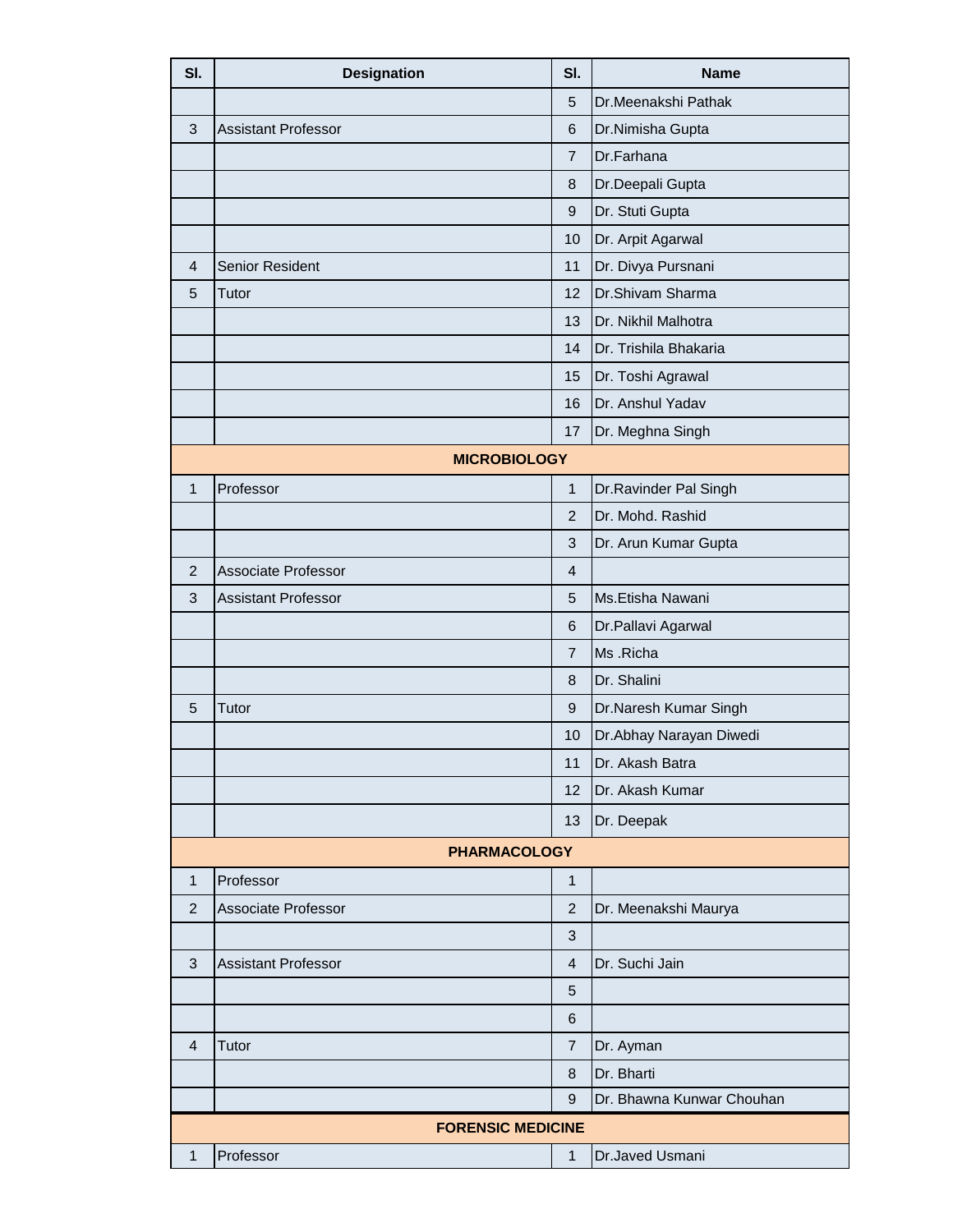| SI.            | <b>Designation</b>           | SI.            | <b>Name</b>               |
|----------------|------------------------------|----------------|---------------------------|
|                |                              | $\overline{2}$ | Dr. M.N. Khan             |
| $\overline{2}$ | <b>Associate Professor</b>   | 3              | Compensated               |
| 3              | <b>Assistant Professor</b>   | 4              |                           |
| 4              | Tutor                        | 5              | Dr. Deepanshu Gupta       |
|                |                              | 6              | Dr. Arpit Gupta           |
|                |                              | $\overline{7}$ | Dr. Ayesha Khanam         |
|                | <b>COMMUNITY MEDICINE</b>    |                |                           |
| $\mathbf{1}$   | Professor                    | $\mathbf{1}$   | Dr. SC Gupta              |
|                |                              | $\overline{2}$ | Dr. Panchsheel Sharma     |
|                |                              | 3              | Dr. Ali Amir              |
| 2              | Associate Professor          | $\overline{4}$ | Dr. Amarveer Singh Mehta  |
|                |                              | 5              | Dr. Krishan Kumar         |
| 3              | <b>Assistant Professor</b>   | 6              | Dr. Vivek Gupta           |
|                |                              | 7              | Dr. Ishu Sharma           |
| 4              | Statistician-cum- Asst.Prof. | 8              | Mr. Yogendra Pal Singh    |
| 5              | Tutor                        | 9              | Dr.Pawan Kumar Singh      |
|                |                              | 10             | Dr.Salil Bhardwaj         |
|                |                              | 11             | Dr.Sushil Kumar           |
|                |                              | 12             | Dr.Ashok Agarwal          |
|                |                              | 13             | Dr.Ashok Kumar Gupta      |
|                | <b>GENERAL MEDICINE</b>      |                |                           |
| $\mathbf{1}$   | Professor                    | $\mathbf{1}$   | Dr. Arun Kumar Gupta      |
|                |                              | $\overline{2}$ | Dr. Anil Kumar Sharma     |
|                |                              | 3              | Dr. Vikash Goyal          |
|                |                              | 4              | Dr.Shyam Sunder Gupta     |
|                |                              | 5              | Dr. Haroon Subhan Khan    |
| $\mathbf 2$    | Associate Professor          | $\,6$          | Dr.Nagendra Singh Chauhan |
|                |                              | $\overline{7}$ | Dr.Amit Narayan Gupta     |
|                |                              | 8              | Dr.R.A.Sharma             |
| 3              | <b>Assistant Professor</b>   | 9              | Dr.Sanjay Singh           |
|                |                              | 10             | Dr.Rahul Garg             |
|                |                              | 11             | Dr.Reetesh Bansal         |
|                |                              | 12             | Dr.Mohd.Javed             |
|                |                              | 13             | Dr. Jitendra Singh        |
|                |                              | 14             | Dr. Surya Kamal Verma     |
|                |                              | 15             | Dr. Vivek Agrawal         |
|                |                              | 16             | Dr. Vinit Jain            |
|                |                              | 17             | Dr. Saurabh Nagar         |
|                | Senior Resident              | 18             | Dr. Vishwa Deepak         |
|                |                              | 19             | Dr. Ankita Raisinghani    |
|                |                              | 20             | Dr. Md. Mahboob Alam      |
|                |                              | 21             | Dr. Hemendra Agrawal      |
|                |                              | 24             | Dr. Hemraj                |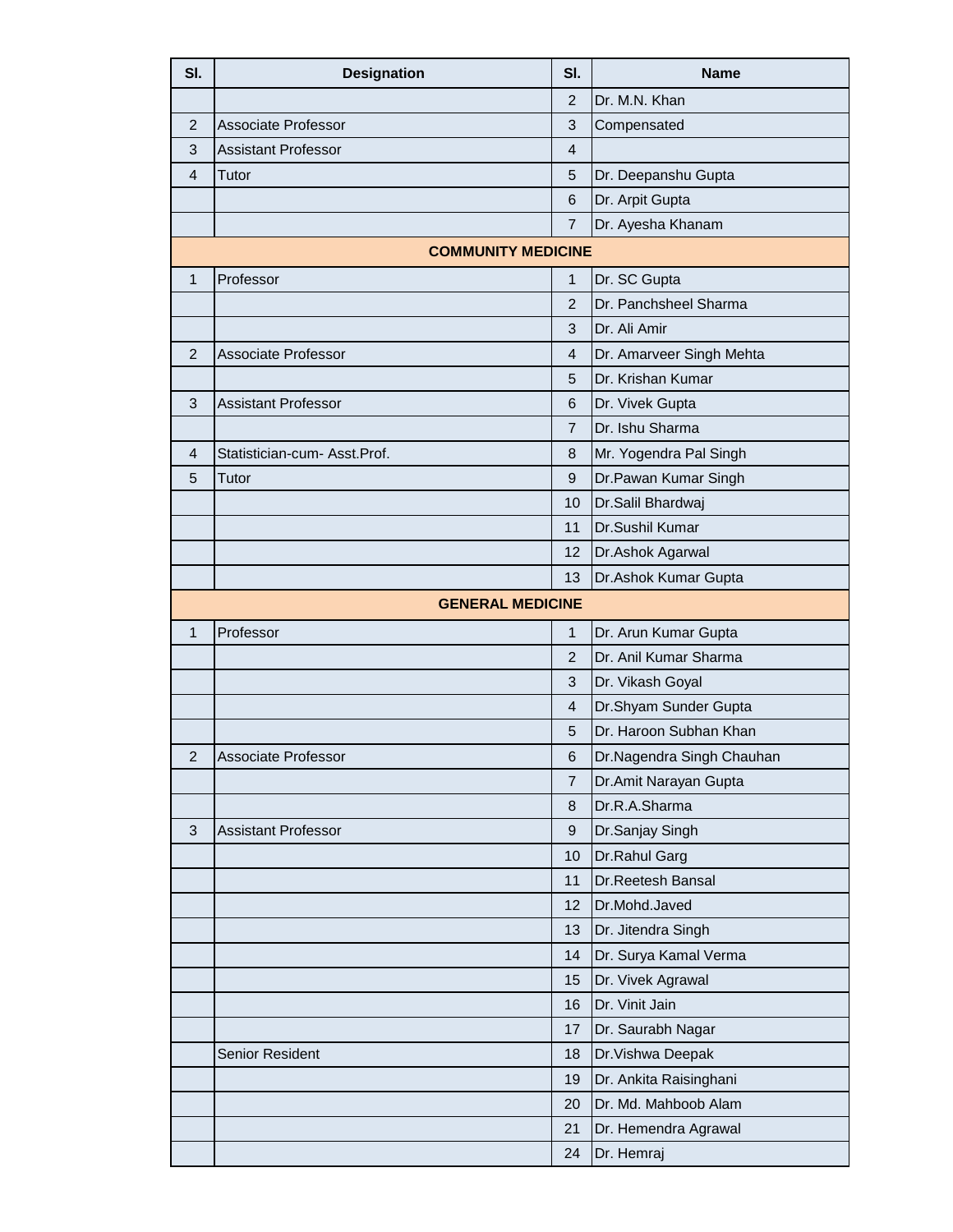| SI.            | <b>Designation</b>                       | SI.              | <b>Name</b>              |
|----------------|------------------------------------------|------------------|--------------------------|
|                | Junior Resident                          | 25               | Dr.Ruchika Prakash       |
|                |                                          | 30               | Dr.Anu Tyagi             |
|                |                                          | 31               | Dr. Mayank Butola        |
|                |                                          | 32               | Dr. Varsha Yadav         |
|                |                                          | 33               | Dr. Vineeta Arya         |
|                |                                          | 34               | Dr. Aman Ror             |
|                |                                          | 35               | Dr. Ankush Babbal        |
|                |                                          | 36               | Dr. Bhanu Pratap         |
|                |                                          | 37               | Dr. Deepesh Dubey        |
|                |                                          | 38               | Dr. Gursimran Singh      |
|                | DERMATOLOGY, VENEREOLOGY AND LEPROSY (DV |                  |                          |
| 1              | Professor                                | 1                | Dr.P.K.Singh             |
|                |                                          | $\overline{2}$   | Dr.Shailendra Kumar Jain |
|                |                                          | 3                | Dr. Mohan Lal Gupta      |
| $\overline{2}$ | Associate Professor                      | $\overline{4}$   |                          |
| 3              | <b>Assistant Professor</b>               | 5                | Dr.Garima Bansal         |
| 4              | <b>Senior Resident</b>                   | 6                | Dr. Tunika               |
| 5              | Junior Resident                          | 8                | Dr.Prabhdeep Singh       |
|                |                                          | 9                | Dr.Shafaq Khan           |
|                | <b>PSYCHIATRY</b>                        |                  |                          |
| $\mathbf{1}$   | Professor                                | $\mathbf{1}$     | Dr.Prem Singh            |
|                |                                          | $\overline{c}$   | Dr.Sagar Lavania         |
| 3              | <b>Associate Professor</b>               | 3                | Dr. Jai Prakash Narayan  |
| 3              | <b>Assistant Professor</b>               | $\overline{4}$   |                          |
| 4              | Senior Resident                          | 5                | Dr. Manjeet              |
|                |                                          | 6                | Dr.Sheetal               |
| 5              | Junior Resident                          | $\overline{7}$   | Dr. Dwarika Verma        |
|                |                                          | 8                | Dr.Rameez UL Islam       |
|                | <b>PAEDIATRICS</b>                       |                  |                          |
| $\mathbf{1}$   | Professor                                | $\mathbf{1}$     | Dr. Sonia Bhatt          |
|                |                                          | $\overline{c}$   | Dr.D.K.Singh             |
|                |                                          | 3                | Dr.Rakesh Bhatia         |
|                |                                          | 4                | Dr.Sunit Pathak          |
| $\overline{2}$ | <b>Associate Professor</b>               | 5                | Dr. Neeraj Agarwal       |
|                |                                          | 6                | Dr. Rishi Bansal         |
|                |                                          | $\overline{7}$   | Dr. Shehraz Firoz        |
| 3              | <b>Assistant Professor</b>               | 8                | Dr.Neha Garg             |
|                |                                          | $\boldsymbol{9}$ | Dr. Payal Mittal         |
|                |                                          | 10               | Dr. Yogesh Dixit         |
| $\overline{4}$ | Senior Resident                          | 11               | Dr.Anubhav Jain          |
|                |                                          | 12               | Dr.Reshu Agarwal         |
|                |                                          | 13               | Dr. Gurmeet Singh        |
|                |                                          | 17               | Dr. Happy Verma          |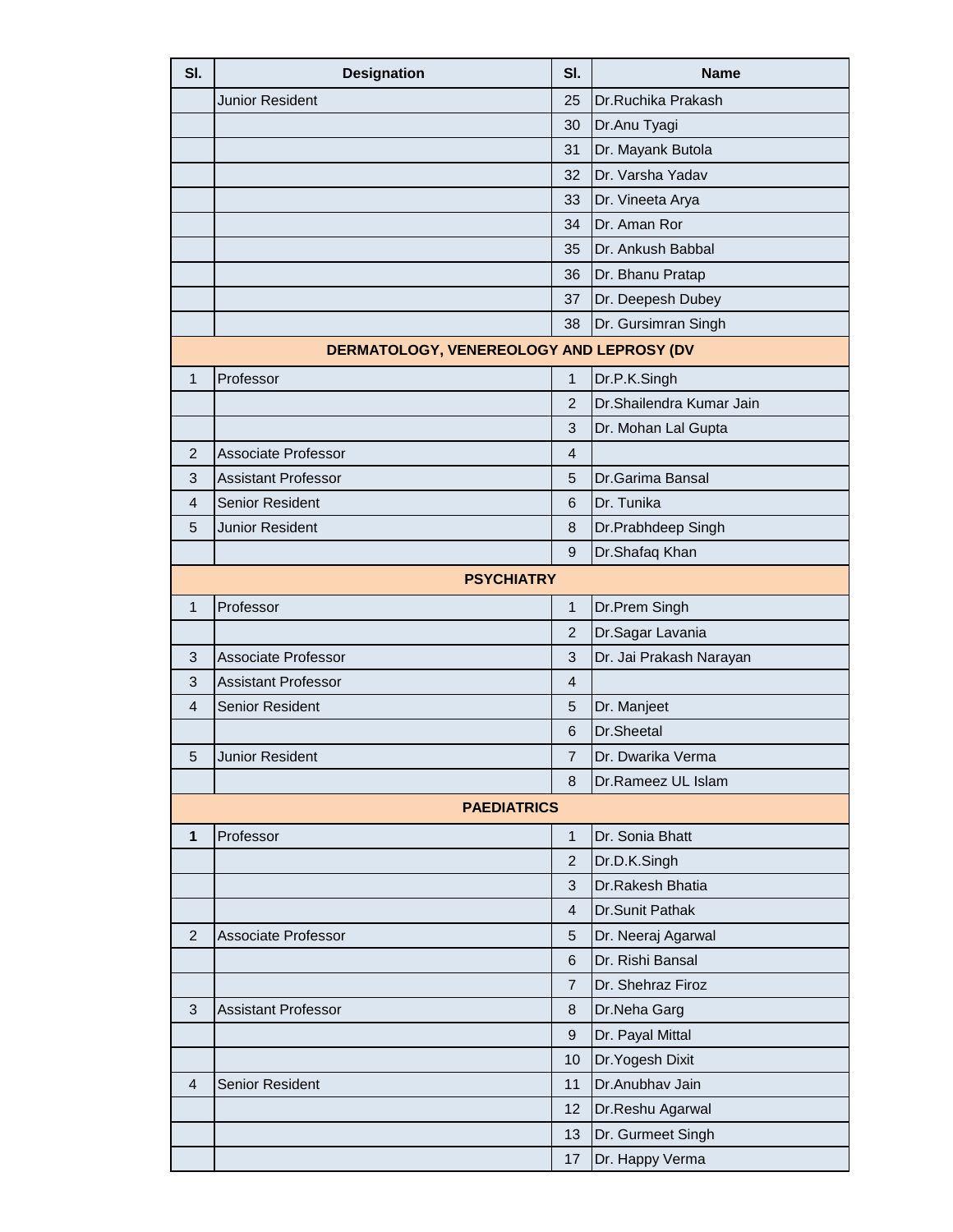| SI.            | <b>Designation</b>         | SI.            | <b>Name</b>                     |
|----------------|----------------------------|----------------|---------------------------------|
| 5              | <b>Junior Resident</b>     | 18             | Dr.Digvijay                     |
|                |                            | 19             | Dr.Harsh Kumar                  |
|                |                            | 20             | Dr.Kandukoori Raviteja          |
|                |                            | 21             | Dr.Neetipriya Pandey            |
|                |                            | 22             | Dr. Hement Goyal                |
|                |                            | 23             | Dr. Himanshu                    |
|                | <b>GENERAL SURGERY</b>     |                |                                 |
| $\mathbf{1}$   | Professor                  | $\mathbf{1}$   | Dr. Avanish Kumar Saxena        |
|                |                            | $\overline{2}$ | Dr.Mohammad Hanif Beg           |
| $\overline{2}$ | Associate Professor        | 3              | Dr. Puneet Agarwal              |
|                |                            | 4              | Dr.Hemant Goyal                 |
|                |                            | 5              | Dr. Avdesh Bhardwaj             |
|                |                            | 6              | Dr. Swetank Prakash             |
| 3              | <b>Assistant Professor</b> | 7              | Dr.Anil Kumar Yadav             |
|                |                            | 8              | Dr. Vivek Yadav                 |
|                |                            | 9              | Dr.Rajeev Bansal                |
|                |                            | 10             | Dr.Utkarsh                      |
|                |                            | 11             | Dr.Abhishek Yadav               |
|                |                            | 12             | Dr. Satyavir Sharma             |
|                |                            | 13             | Dr. Mradul Bansal               |
|                |                            | 14             | Dr. Dinesh Gupta                |
|                |                            | 15             | Dr. Manish Sharma               |
| 4              | <b>Senior Resident</b>     | 16             | Dr. Ajay Bahadur Singh          |
|                |                            | 17             | Dr. Manoj Sharma                |
|                |                            | 18             | Dr. J.P. Singh                  |
|                |                            | 19             | Dr. Ankur Bansal                |
|                |                            | 20             | Dr. Manvi Mishra                |
| 5              | <b>Junior Resident</b>     | 25             | Dr. Parkar Zainuddin Liyakat    |
|                |                            | 26             | Dr.Radhika Sahni                |
|                |                            | 27             | Dr. Prakhar Verma               |
|                |                            | 28             | Dr. Nitish Jain                 |
|                |                            | 29             | Dr. J. Naveen Raj               |
|                |                            | 30             | Dr. Junaid                      |
|                |                            | 31             | Dr. Kamal Preet Saluja          |
|                |                            | 32             | Dr. Karan                       |
|                |                            | 33             | Dr. Nursing Bansal              |
|                |                            | 34             | Dr. Naveen K.G.                 |
|                | <b>ORTHOPAEDICS</b>        |                |                                 |
| $\mathbf{1}$   | Professor                  | $\mathbf{1}$   | Dr. Amit Agarwal                |
|                |                            | $\overline{c}$ | <b>Dr.Pervaind Kumar Sharma</b> |
| $\overline{2}$ | Associate Professor        | 3              | Dr.Imran Sajid                  |
|                |                            | $\overline{4}$ | Dr.Mohd.Javed Bhatti            |
| 3              | <b>Assistant Professor</b> | 5              | Dr. Vineet Pathak               |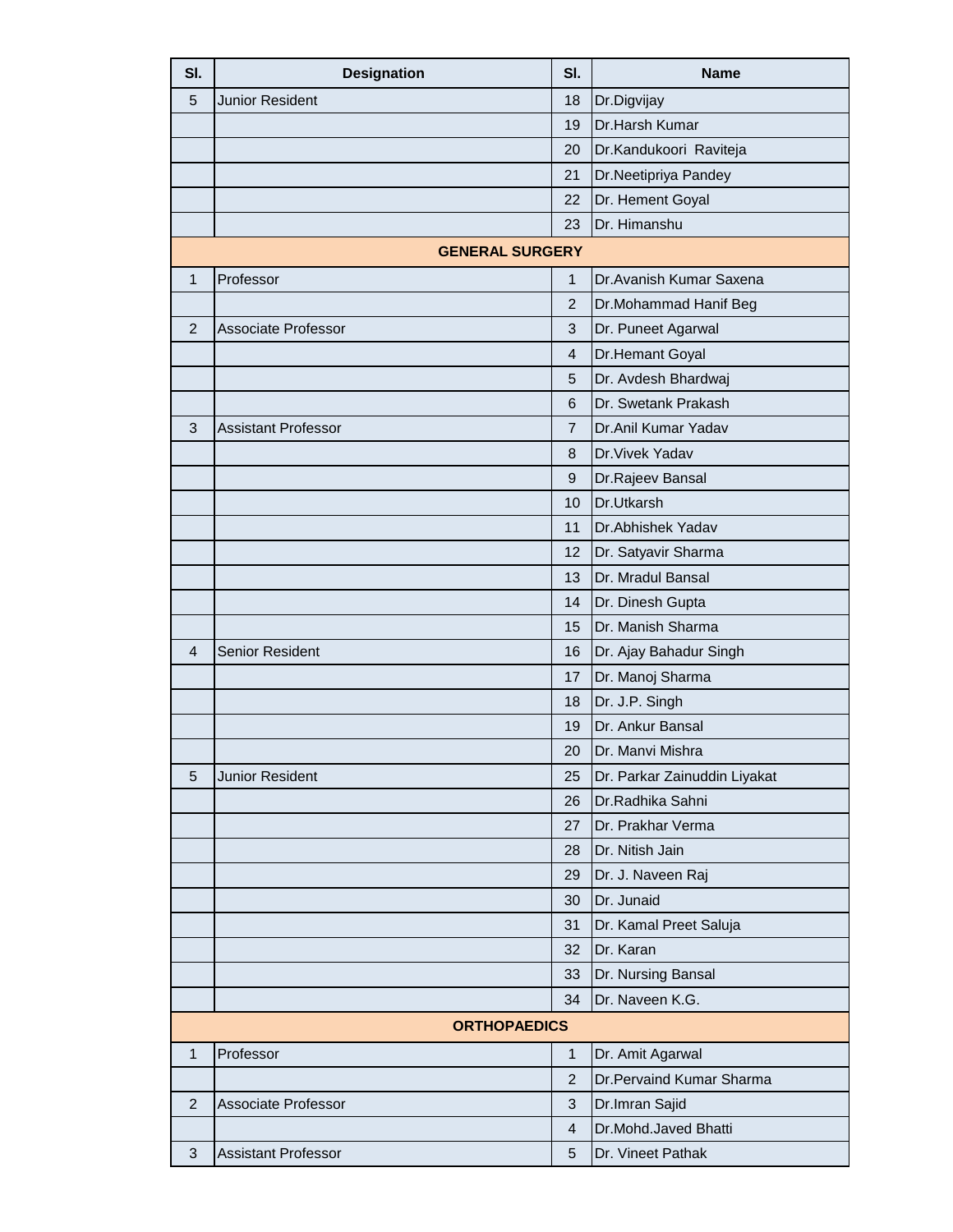| SI.            | <b>Designation</b>         | SI.                       | <b>Name</b>                |  |  |
|----------------|----------------------------|---------------------------|----------------------------|--|--|
|                |                            | 6                         | Dr.Gaurav Sharma           |  |  |
|                |                            | $\overline{7}$            | Dr.Govind Sharma           |  |  |
|                |                            | 8                         | Dr. Manoj Agarwal          |  |  |
| 4              | <b>Senior Resident</b>     | 9                         | Dr. Vibhanshu Jain         |  |  |
|                |                            | 10                        | Dr.Nishant Agarwal         |  |  |
|                |                            | 12                        | Dr.Sabeel Ahmad            |  |  |
|                |                            | 13                        | Dr. Divy Prakash Sharma    |  |  |
| 5              | <b>Junior Resident</b>     | 14                        | Dr.Utkarsh Ravi Kant       |  |  |
|                |                            | 15                        | Dr.Ashish Kumar            |  |  |
|                |                            | 16                        | Dr.Amit Agrawal            |  |  |
|                |                            | 17                        | Dr. Mausam Khubani         |  |  |
|                |                            | 18                        | Dr. Md. Shaheen Kamali     |  |  |
|                |                            | 19                        | Dr. Meet Patel             |  |  |
|                | <b>OPHTHALMOLOGY</b>       |                           |                            |  |  |
| 1              | Professor                  | $\mathbf{1}$              | Dr.Neeraj Anand            |  |  |
|                |                            | $\overline{2}$            | Dr. Noorjahan Gauri        |  |  |
| 2              | Associate Professor        | 3                         | Dr.Gunjan Prakash          |  |  |
|                |                            | 4                         | Dr. Priyangee Sen          |  |  |
| 3              | <b>Assistant Professor</b> | 5                         | Dr. Vandana Batham         |  |  |
| 4              | <b>Senior Resident</b>     | 6                         | Dr.Mohd.Shoeb              |  |  |
|                |                            | $\overline{7}$            | Dr. Rashi Lathigara        |  |  |
| 5              | <b>Junior Resident</b>     | 8                         | Dr.Tushar Yadav            |  |  |
|                |                            | $\boldsymbol{9}$          | Dr.Srishti Ahuja           |  |  |
|                | <b>ENT</b>                 |                           |                            |  |  |
| 1              | Professor                  | $\mathbf{1}$              | Dr.Anoop M.                |  |  |
| $\overline{2}$ | <b>Associate Professor</b> | $\overline{2}$            | Dr. Shailendra Kumar Gupta |  |  |
|                |                            | $\ensuremath{\mathsf{3}}$ | Dr.Rajeev Kumar Nishad     |  |  |
| 3              | <b>Assistant Professor</b> | $\overline{4}$            | Dr.Shobhit Gupta           |  |  |
|                |                            | 5                         | Dr. Yusra Latafat          |  |  |
|                |                            | 6                         | Dr. Anshuman Roy           |  |  |
| 4              | <b>Senior Resident</b>     | $\overline{7}$            |                            |  |  |
|                |                            | 8                         |                            |  |  |
| 5              | <b>Junior Resident</b>     | $\overline{9}$            | Dr. Anita Bhardwaj         |  |  |
|                | <b>OBST. &amp; GYNAE</b>   |                           |                            |  |  |
| $\mathbf{1}$   | Professor                  | $\mathbf{1}$              | Dr.Gurucharan Kaur         |  |  |
|                |                            | $\overline{2}$            | Dr. Rajani Rawat           |  |  |
|                |                            | $\mathbf{3}$              | Dr. Savita Bansal          |  |  |
|                |                            | $\overline{4}$            | Dr. Preeti Suhas Deshpande |  |  |
| 2              | <b>Associate Professor</b> | 5                         | Dr.Santosh Kumari          |  |  |
|                |                            | 6                         | Dr.Ruchika Agarwal         |  |  |
|                |                            | $\overline{7}$            | Dr. Akanksha Chauhan       |  |  |
|                |                            | 8                         | Dr. Vinay Mirajkar         |  |  |
| 3              | <b>Assistant Professor</b> | $\boldsymbol{9}$          | Dr.Mamta Goyal             |  |  |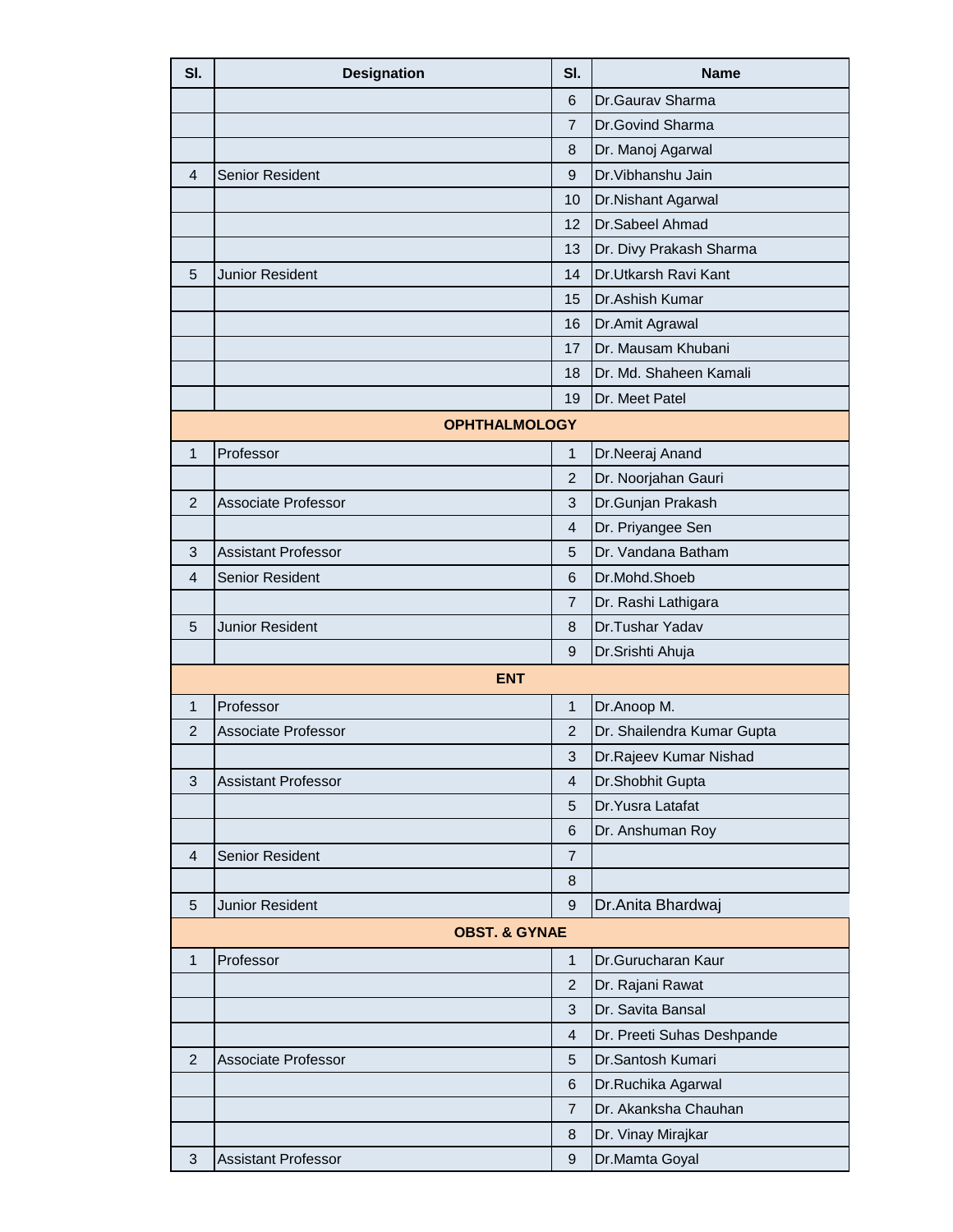| SI.            | <b>Designation</b>         | SI.                     | <b>Name</b>                      |
|----------------|----------------------------|-------------------------|----------------------------------|
|                |                            | 10                      | Dr.Anjali Yadav                  |
|                |                            | 11                      | Dr. Monika Agarwal               |
|                |                            | 12                      | Dr. Neetu Gupta                  |
|                |                            | 13                      | Dr.Shubhanjali Sen               |
|                |                            | $\overline{4}$          | Dr. Sapana                       |
|                |                            | 15                      | Dr. Smita Raghav                 |
|                |                            | 16                      | Dr.Radhika Parashar              |
| 4              | <b>Senior Resident</b>     | 17                      | Dr.Keya Parashar Jain            |
|                |                            | 18                      | Dr. Neha Upadhyay                |
|                |                            | 19                      | Dr. Huma Jahan                   |
|                |                            | 20                      | Dr. Rakhi Sikarwar               |
|                |                            | 21                      | Dr. Nikita Bagdi                 |
|                |                            | 22                      | Dr. Nikita Gupta                 |
|                |                            | 23                      | Dr. Kanika Bhadhkaria            |
| 5              | <b>Junior Resident</b>     | 24                      | Dr.Sunita Yadav                  |
|                |                            | 25                      | Dr.Shivam Sharma                 |
|                |                            | 26                      | Dr.Sushil Kumar                  |
|                |                            | 27                      | Dr.Alankar Sharma                |
|                |                            | 28                      | Dr. Hement Goyal                 |
|                |                            | 29                      | Dr. Kumari Shweta                |
|                |                            | 30                      | Dr. Keshav Ram Swami             |
|                |                            | 31                      | Dr. Saiyad Ashiyanaben Razakbhai |
|                |                            | 32                      | Dr. Mohd. Shaim                  |
|                |                            | 33                      | Dr. Tanmeet Gautam               |
|                | <b>ANAESTHESIA</b>         |                         |                                  |
| 1              | Professor                  | $\mathbf{1}$            | Dr.Uma Srivastava                |
|                |                            | $\overline{2}$          | Dr.Sanjay Melville Masih         |
| $\overline{2}$ | Associate Professor        | 3                       | Dr.Priya Sharma                  |
|                |                            | $\overline{\mathbf{4}}$ | Dr.Saurabh Singhal               |
|                |                            | 5                       | Dr.Sanjay Kumar Gupta            |
| 3              | <b>Assistant Professor</b> | 6                       | Dr.Mihir Gupta                   |
|                |                            | $\overline{7}$          | Dr. Vivek Badada                 |
|                |                            | 8                       | Dr.Rahul Gupta                   |
|                |                            | $\boldsymbol{9}$        | Dr. Manish Magan                 |
|                |                            | 10                      | Dr. Nikita                       |
|                |                            | 11                      | Dr. Damyant Tripathi             |
| $\overline{4}$ | Senior Resident            | 12                      | Dr. Sachin Nakra                 |
|                |                            | 13                      | Dr.Shweta Agarwal                |
|                |                            | 14                      | Dr. Neetika                      |
| 5              | Junior Resident            | 15                      | Dr.Dharmendra Harjani            |
|                |                            | 16                      | Dr. Yamini Gupta                 |
|                |                            | 17                      | Dr.Syed Saif Ahmad               |
|                |                            | 18                      | Dr. Deepti Agarwal               |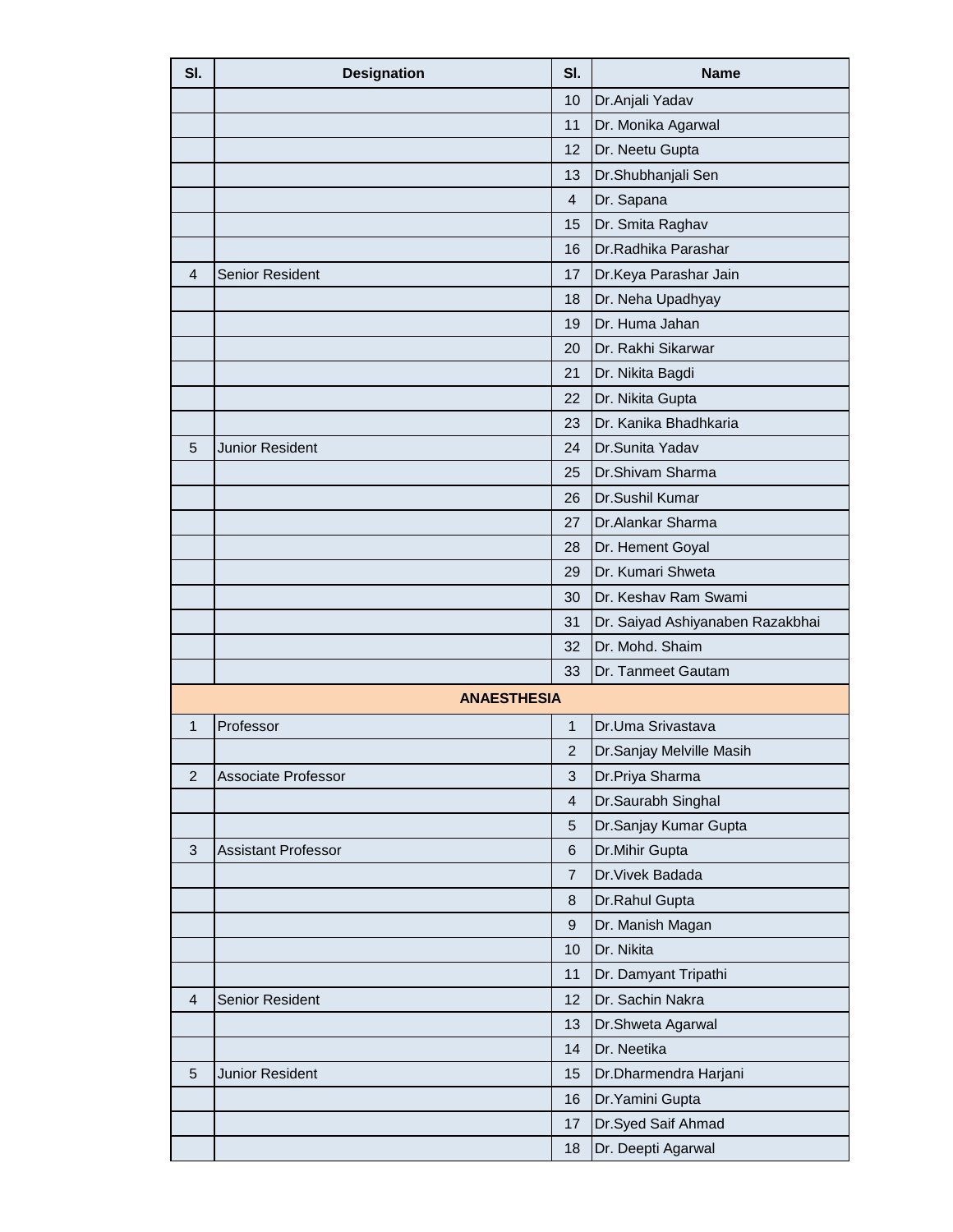| SI.            | <b>Designation</b>         | SI.                      | <b>Name</b>               |
|----------------|----------------------------|--------------------------|---------------------------|
|                |                            | 19                       | Dr. Sunita Yadav          |
|                |                            | 20                       | Dr. Patel Darshan         |
|                |                            | 21                       | Dr. P.R. Shailaishbhai    |
|                | <b>RADIOLOGY</b>           |                          |                           |
| $\mathbf 1$    | Professor                  | $\mathbf{1}$             | Dr.Anil Kumar Gupta       |
|                |                            | $\overline{2}$           | Dr. Vandana Ahluwalia     |
| $\overline{2}$ | <b>Associate Professor</b> | 3                        | Dr. Anil Kumar Bansal     |
|                |                            | 4                        | Dr.Waseem Akhtar          |
| 3              | <b>Assistant Professor</b> | 5                        | Dr. Yogendra Kumar Yadav  |
|                |                            | 6                        | Dr.Abhishek Diwedi        |
| 4              | <b>Senior Resident</b>     | $\overline{7}$           | Dr.Chandramohan Bansal    |
|                |                            | 8                        | Dr.Ritu Pruthi            |
|                |                            | 9                        | Dr. Rajat Upadhyay        |
| 5              | <b>Junior Resident</b>     | 10                       | Dr.Amir Ahmed Qureshi     |
|                |                            | 11                       | Dr.Ayshwaria Nitin Sasani |
|                |                            | 12                       | Dr.Preeti                 |
|                | <b>TB &amp; CHEST</b>      |                          |                           |
| $\mathbf{1}$   | Professor                  | $\mathbf{1}$             | Dr. Sonisha Gupta         |
| $\overline{2}$ | <b>Associate Professor</b> | $\overline{2}$           | Dr.Sanjeev Anand          |
| 3              | <b>Assistant Professor</b> | $\mathbf{3}$             | Dr. Amit Gupta            |
|                |                            | $\overline{4}$           | Dr. Rishi Yadav           |
| 4              | <b>Senior Resident</b>     | 5                        | Dr. Deepak Sikarwar       |
|                |                            | 6                        | Dr. Anukool Chandra Jain  |
|                |                            | $\overline{7}$           | Dr. Deepali Bhandari      |
| 5              | Junior Resident            | 8                        | Dr.Alankar Sharma         |
|                | <b>DENTISTRY</b>           |                          |                           |
| 1              | Professor                  | $\mathbf 1$              | Dr.Bhupendra Harjani      |
|                |                            | $\overline{2}$           | Dr. kapil Sharma          |
|                |                            | 3                        | Dr. Varun Baslas          |
| 2              | Associate Professor        | $\overline{\mathcal{A}}$ |                           |
| 3              | <b>Assistant Professor</b> | 5                        |                           |
| 4              | <b>Senior Resident</b>     | $\,6$                    | Dr. Kirti Verma           |
| 5              | Junior Resident            | $\overline{7}$           | Dr.J.K.Gupta              |
|                | <b>EMERGENCY MEDICINE</b>  |                          |                           |
| $\mathbf{1}$   | Professor                  | $\mathbf 1$              | Dr. Sanjay Melville Masih |
|                |                            | $\overline{2}$           | Dr. Vikash Goyal          |
| $\overline{2}$ | Associate Professor        | $\mathbf{3}$             | Dr. Hemant Goyal          |
| 3              | Senior Resident            | 4                        | Dr. Vishwa Deepak         |
|                |                            | 5                        | Dr. Mehboob Alam          |
|                |                            | $\,6$                    | Dr. Anubhav Jain          |
|                |                            | 7                        | Dr. Manoj Sharma          |
|                |                            | $\bf 8$                  | Dr. Nishant Agarwal       |
|                |                            | $\boldsymbol{9}$         | Dr. Divya Sharma          |